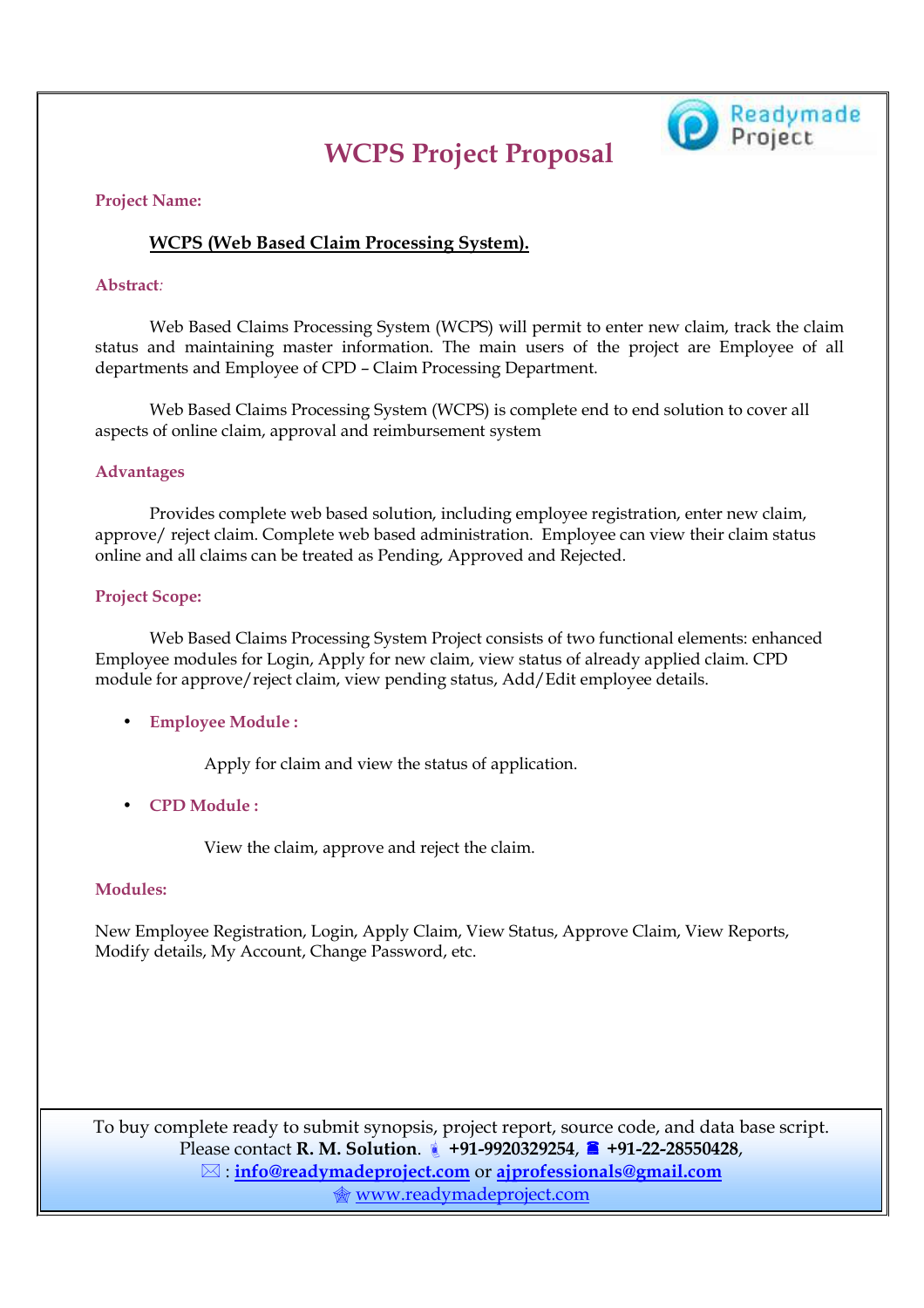#### **Software Requirements:**



- ASP.Net, C#
- Visual Studio 2010 / 2012 / 2015 / 2017
- SQL Server 2008 / 2014

#### **Hardware Requirements:**

Processor: Preferably 3.0 GHz or Greater.

RAM : 1 GB or Greater.

#### **Limitations of the Software:**

 This project was developed to fulfill user requirement; however there are lots of scope to improve the performance of the Web Based Claims Processing System (WCPS) in the area of user interface, database performance, and query processing time. Etc.

#### **Future Enhancements:**

- SMS and Email alert for claim notification.
- Integration with other legacy accounting database through Web Service.

#### **Project Details:**

- No of Form, Pages, Reports in project source : **11**
- No of database tables : **5**
- No of pages in project report : **100**

**Project Installation and Working Demo:** 

https://www.youtube.com/watch?v=wywLIBwfGhA

**For buy this project:** 

https://readymadeproject.com/FullProjectDetail?id=1

https://readymadeproject.com/QuickPay?id=1&type=cs

To buy complete ready to submit synopsis, project report, source code, and data base script. **Please contact R. M. Solution. 1** +91-9920329254, <sup>1</sup> +91-22-28550428, : **info@readymadeproject.com** or **ajprofessionals@gmail.com WWW.readymadeproject.com** 

To buy complete ready to submit synopsis, project report, source code, and data base script. **Please contact R. M. Solution. 1** +91-9920329254, <sup>1</sup> +91-22-28550428, : **info@readymadeproject.com** or **ajprofessionals@gmail.com** www.readymadeproject.com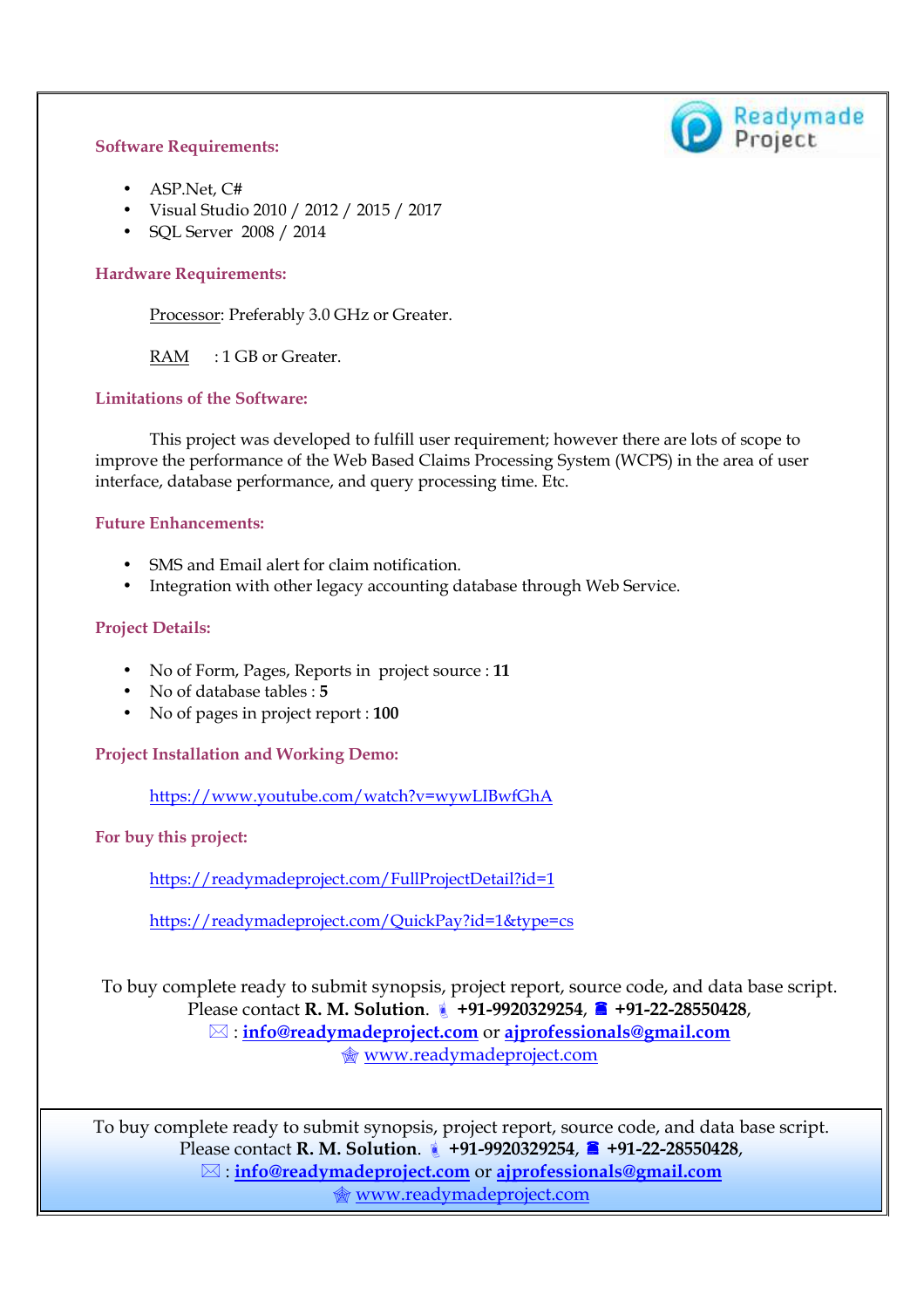## **TOC of Project Report**

| <b>Content / Chapters</b>                  | Page No. |  |
|--------------------------------------------|----------|--|
| 1. Problem Definition and scope of project | 9        |  |
| 1.1 Purpose                                | 9        |  |
| 1.2 Objective                              | 10       |  |
| 1.3 Project Scope                          | 11       |  |
| 1.3.1 Employee Module                      | 11       |  |
| 1.3.2 CPD Module                           | 11       |  |
| 1.4 Technologies                           | 12       |  |
| 1.4.1 Operating Environment                | 12       |  |
| 1.4.2 Deployment Environment               | 14       |  |
| 1.4.3 Development Tools and Technologies   | 15       |  |
| 1.4.4 Development Environment              | 18       |  |
| 2. Overall Description                     | 19       |  |
| 2.1 User Characteristics                   | 19       |  |
| 2.1.1 Employee                             | 19       |  |
| 2.1.2 CPD - Claims Processing Department   | 19       |  |
| 2. 2. Assumptions                          | 19       |  |
| 3. System Features                         | 20       |  |
| 3. 1. Systern features                     | 20       |  |
| 3.1.1 .Description:                        | 20       |  |
| 3.1 .2. Constraints                        | 20       |  |
| <b>4. Requirement Analysis</b>             | 21       |  |
| 4.1 Business goals                         | 21       |  |
| 4.2 Design goals                           | 22       |  |
| 4.3 Feasibility Study                      | 23       |  |
| 4.3.1 Economic Feasibility                 | 23       |  |
| 4.3.2 Technical Feasibility                | 23       |  |
| 4.3.3 Behavioural Feasibility              | 23       |  |
| 4.4 Business Requirements                  | 24       |  |
| 4.5 User Requirements                      | 25       |  |
| 4.5.1 Employee                             | 25       |  |
| 4.5.2 CPD                                  | 25       |  |
| 4.6 Operational requirements               | $25\,$   |  |
| 4.7 System Requirements                    | $26\,$   |  |
| 4.8 System Constraints                     | 26       |  |
| <b>5. Nonfunctional Requirements</b>       | 28       |  |
| 5.1 Performance Requirements               | 28       |  |
| 5.2 Availability Requirements              | 29       |  |

To buy complete ready to submit synopsis, project report, source code, and data base script. **Please contact R. M. Solution. 1** +91-9920329254, <sup>1</sup> +91-22-28550428, : **info@readymadeproject.com** or **ajprofessionals@gmail.com**

www.readymadeproject.com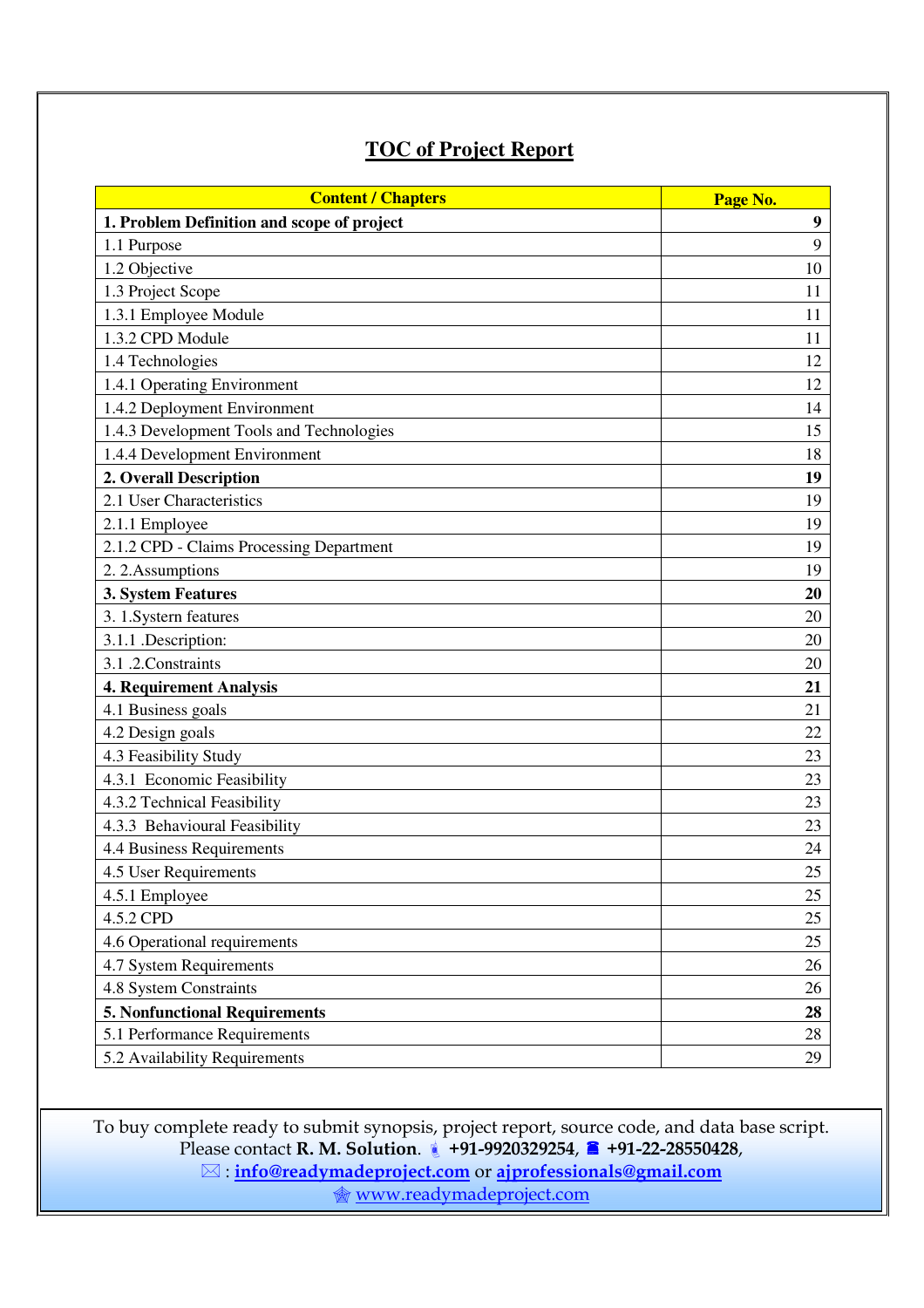| 5.3 Reliability Requirement                      | 31 |
|--------------------------------------------------|----|
| 5.4 Scalability Requirement                      | 32 |
| 5.5 Security Requirements                        | 36 |
| Security Features of .NET Technologies           | 38 |
| 5.6 Interoperability                             | 40 |
| <b>6. Project Management</b>                     | 41 |
| 6.1 Development Methodologies                    | 41 |
| 6.1.1 Waterfall model.                           | 41 |
| 6.1.2 Spiral model.                              | 41 |
| 6.1.3 MSF Process Model:                         | 42 |
| 6.2 Project Development Life Cycle (PDLC)        | 42 |
| 6.2.1 Envisioning                                | 42 |
| 6.2.2 Planning                                   | 43 |
| 6.2.3 Developing and Designing the System        | 43 |
| 6.2.4 Stabilizing                                | 43 |
| 7. Planning and Estimation                       | 44 |
| 7.1 Planning                                     | 44 |
| 7.1 Application of the MSF model in our project: | 44 |
| 6.2 Estimation                                   | 48 |
| 6.2.1 Basic COCOMO                               | 48 |
| 6.2.2 Function Point Estimation                  | 49 |
| 7. Preliminary Design                            | 51 |
| 7.1 Use Case                                     | 51 |
| 7.2 Specification of actors                      | 52 |
| 7.2.1 Employee                                   | 52 |
| 7.2.2 CPD - Claims Processing Department         | 52 |
| 7.3 Specification of Use Cases                   | 53 |
| 7.3.1 Use Case                                   | 53 |
| 7.3.2 Use Case.                                  | 55 |
| 7.3.3 Use Case.                                  | 57 |
| 7.3.4 Use Case.                                  | 59 |
| 7.4 Process Flow Chart                           | 61 |
| 7.5 ER Diagram 1                                 | 62 |
| 7.6 ER Diagram 2                                 | 63 |
| 7.7 Data Dictionary                              | 64 |
| 7.7.1 Table: emp_master                          | 64 |
| 7.7.2 Table: emp_claims                          | 65 |
| 7.7.3. Table: emp_security                       | 66 |
| 7.7.4 Table: department                          | 67 |
| 7.7.5. Table: designation                        | 67 |

To buy complete ready to submit synopsis, project report, source code, and data base script. **Please contact R. M. Solution. 1** +91-9920329254, <sup>1</sup> +91-22-28550428, : **info@readymadeproject.com** or **ajprofessionals@gmail.com**

www.readymadeproject.com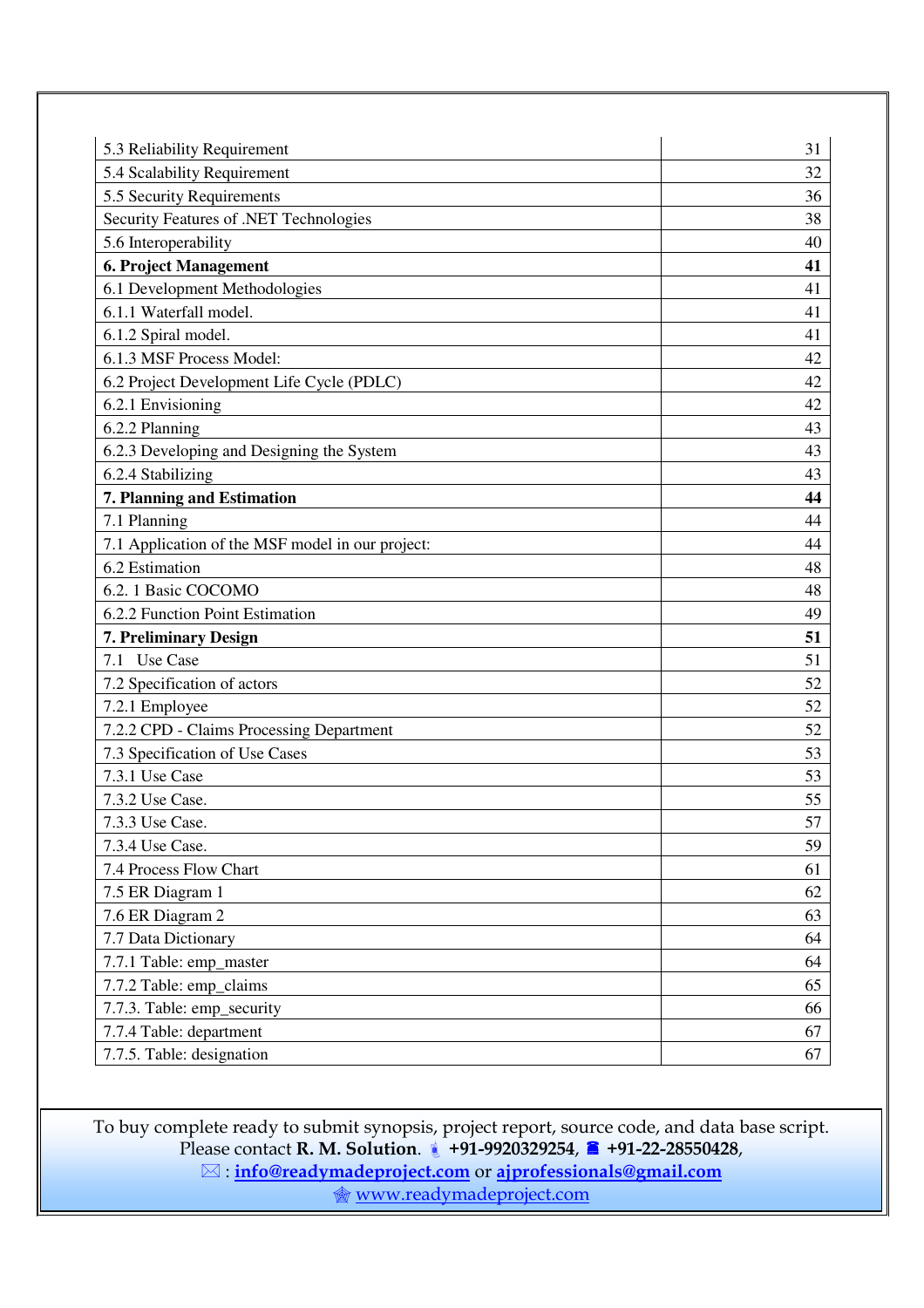| 7.8.1 Context Level<br>69<br>7.8.2 Level 1 (High Level Diagram)<br>70<br>7.9 Planning<br>71<br>7.10 User Interfaces<br>71<br>7.11 Hardware Interfaces<br>71<br>7.12 Software Interfaces<br>71<br>7.13 Cost of Implementation<br>71<br>7.14 Effort:<br>72<br>7.14.1. Hardware cost:<br>72<br>7.14.2 Training Cost:<br>72<br>7.14.3 Project duration:<br>72<br>7.14.4 With respect to the customer:<br>72<br>7.15 Scheduling<br>73<br>7.16 Gantt chart:<br>74<br>7.17 PERT chart:<br>75<br>7.17 Class Diagram<br>76<br>7.18 WBS - Work Breakdown Structure of WCPS<br>77<br>8 Coding and Web Pages<br>79<br>8.1 WCPS Home Page<br>79<br>8.2 WCPS - My Page<br>82<br>8.3 WCPS - Employee<br>84<br>8.4 WCPS - Add / Edit Employee<br>87<br>8.5 WCPS - Approve Claim - View Status<br>92<br>8.6 WCPS - Approve / Reject Claims<br>95<br>8.7 WCPS - View Status<br>98<br>8.8 WCPS - Change Password<br>102<br>9. Test Plan<br>105<br>Introduction<br>105<br>105<br>9.1 Test Scope<br>9.2 Test Strategy<br>105<br>9.3 Preconditions<br>106<br>9.4 Test Priorities<br>106<br>9.5 Test Techniques<br>107<br>9.6 Test Organization<br>107<br>Roles and Responsibilities<br>107<br>9.7 Deliverables<br>107<br>9.8 Test Environment<br>108<br>Hardware and Software<br>108<br>9.9 Testing Automation Software<br>108 | 7.8 Data Flow Diagram DFD | 69 |
|----------------------------------------------------------------------------------------------------------------------------------------------------------------------------------------------------------------------------------------------------------------------------------------------------------------------------------------------------------------------------------------------------------------------------------------------------------------------------------------------------------------------------------------------------------------------------------------------------------------------------------------------------------------------------------------------------------------------------------------------------------------------------------------------------------------------------------------------------------------------------------------------------------------------------------------------------------------------------------------------------------------------------------------------------------------------------------------------------------------------------------------------------------------------------------------------------------------------------------------------------------------------------------------------------------|---------------------------|----|
|                                                                                                                                                                                                                                                                                                                                                                                                                                                                                                                                                                                                                                                                                                                                                                                                                                                                                                                                                                                                                                                                                                                                                                                                                                                                                                          |                           |    |
|                                                                                                                                                                                                                                                                                                                                                                                                                                                                                                                                                                                                                                                                                                                                                                                                                                                                                                                                                                                                                                                                                                                                                                                                                                                                                                          |                           |    |
|                                                                                                                                                                                                                                                                                                                                                                                                                                                                                                                                                                                                                                                                                                                                                                                                                                                                                                                                                                                                                                                                                                                                                                                                                                                                                                          |                           |    |
|                                                                                                                                                                                                                                                                                                                                                                                                                                                                                                                                                                                                                                                                                                                                                                                                                                                                                                                                                                                                                                                                                                                                                                                                                                                                                                          |                           |    |
|                                                                                                                                                                                                                                                                                                                                                                                                                                                                                                                                                                                                                                                                                                                                                                                                                                                                                                                                                                                                                                                                                                                                                                                                                                                                                                          |                           |    |
|                                                                                                                                                                                                                                                                                                                                                                                                                                                                                                                                                                                                                                                                                                                                                                                                                                                                                                                                                                                                                                                                                                                                                                                                                                                                                                          |                           |    |
|                                                                                                                                                                                                                                                                                                                                                                                                                                                                                                                                                                                                                                                                                                                                                                                                                                                                                                                                                                                                                                                                                                                                                                                                                                                                                                          |                           |    |
|                                                                                                                                                                                                                                                                                                                                                                                                                                                                                                                                                                                                                                                                                                                                                                                                                                                                                                                                                                                                                                                                                                                                                                                                                                                                                                          |                           |    |
|                                                                                                                                                                                                                                                                                                                                                                                                                                                                                                                                                                                                                                                                                                                                                                                                                                                                                                                                                                                                                                                                                                                                                                                                                                                                                                          |                           |    |
|                                                                                                                                                                                                                                                                                                                                                                                                                                                                                                                                                                                                                                                                                                                                                                                                                                                                                                                                                                                                                                                                                                                                                                                                                                                                                                          |                           |    |
|                                                                                                                                                                                                                                                                                                                                                                                                                                                                                                                                                                                                                                                                                                                                                                                                                                                                                                                                                                                                                                                                                                                                                                                                                                                                                                          |                           |    |
|                                                                                                                                                                                                                                                                                                                                                                                                                                                                                                                                                                                                                                                                                                                                                                                                                                                                                                                                                                                                                                                                                                                                                                                                                                                                                                          |                           |    |
|                                                                                                                                                                                                                                                                                                                                                                                                                                                                                                                                                                                                                                                                                                                                                                                                                                                                                                                                                                                                                                                                                                                                                                                                                                                                                                          |                           |    |
|                                                                                                                                                                                                                                                                                                                                                                                                                                                                                                                                                                                                                                                                                                                                                                                                                                                                                                                                                                                                                                                                                                                                                                                                                                                                                                          |                           |    |
|                                                                                                                                                                                                                                                                                                                                                                                                                                                                                                                                                                                                                                                                                                                                                                                                                                                                                                                                                                                                                                                                                                                                                                                                                                                                                                          |                           |    |
|                                                                                                                                                                                                                                                                                                                                                                                                                                                                                                                                                                                                                                                                                                                                                                                                                                                                                                                                                                                                                                                                                                                                                                                                                                                                                                          |                           |    |
|                                                                                                                                                                                                                                                                                                                                                                                                                                                                                                                                                                                                                                                                                                                                                                                                                                                                                                                                                                                                                                                                                                                                                                                                                                                                                                          |                           |    |
|                                                                                                                                                                                                                                                                                                                                                                                                                                                                                                                                                                                                                                                                                                                                                                                                                                                                                                                                                                                                                                                                                                                                                                                                                                                                                                          |                           |    |
|                                                                                                                                                                                                                                                                                                                                                                                                                                                                                                                                                                                                                                                                                                                                                                                                                                                                                                                                                                                                                                                                                                                                                                                                                                                                                                          |                           |    |
|                                                                                                                                                                                                                                                                                                                                                                                                                                                                                                                                                                                                                                                                                                                                                                                                                                                                                                                                                                                                                                                                                                                                                                                                                                                                                                          |                           |    |
|                                                                                                                                                                                                                                                                                                                                                                                                                                                                                                                                                                                                                                                                                                                                                                                                                                                                                                                                                                                                                                                                                                                                                                                                                                                                                                          |                           |    |
|                                                                                                                                                                                                                                                                                                                                                                                                                                                                                                                                                                                                                                                                                                                                                                                                                                                                                                                                                                                                                                                                                                                                                                                                                                                                                                          |                           |    |
|                                                                                                                                                                                                                                                                                                                                                                                                                                                                                                                                                                                                                                                                                                                                                                                                                                                                                                                                                                                                                                                                                                                                                                                                                                                                                                          |                           |    |
|                                                                                                                                                                                                                                                                                                                                                                                                                                                                                                                                                                                                                                                                                                                                                                                                                                                                                                                                                                                                                                                                                                                                                                                                                                                                                                          |                           |    |
|                                                                                                                                                                                                                                                                                                                                                                                                                                                                                                                                                                                                                                                                                                                                                                                                                                                                                                                                                                                                                                                                                                                                                                                                                                                                                                          |                           |    |
|                                                                                                                                                                                                                                                                                                                                                                                                                                                                                                                                                                                                                                                                                                                                                                                                                                                                                                                                                                                                                                                                                                                                                                                                                                                                                                          |                           |    |
|                                                                                                                                                                                                                                                                                                                                                                                                                                                                                                                                                                                                                                                                                                                                                                                                                                                                                                                                                                                                                                                                                                                                                                                                                                                                                                          |                           |    |
|                                                                                                                                                                                                                                                                                                                                                                                                                                                                                                                                                                                                                                                                                                                                                                                                                                                                                                                                                                                                                                                                                                                                                                                                                                                                                                          |                           |    |
|                                                                                                                                                                                                                                                                                                                                                                                                                                                                                                                                                                                                                                                                                                                                                                                                                                                                                                                                                                                                                                                                                                                                                                                                                                                                                                          |                           |    |
|                                                                                                                                                                                                                                                                                                                                                                                                                                                                                                                                                                                                                                                                                                                                                                                                                                                                                                                                                                                                                                                                                                                                                                                                                                                                                                          |                           |    |
|                                                                                                                                                                                                                                                                                                                                                                                                                                                                                                                                                                                                                                                                                                                                                                                                                                                                                                                                                                                                                                                                                                                                                                                                                                                                                                          |                           |    |
|                                                                                                                                                                                                                                                                                                                                                                                                                                                                                                                                                                                                                                                                                                                                                                                                                                                                                                                                                                                                                                                                                                                                                                                                                                                                                                          |                           |    |
|                                                                                                                                                                                                                                                                                                                                                                                                                                                                                                                                                                                                                                                                                                                                                                                                                                                                                                                                                                                                                                                                                                                                                                                                                                                                                                          |                           |    |
|                                                                                                                                                                                                                                                                                                                                                                                                                                                                                                                                                                                                                                                                                                                                                                                                                                                                                                                                                                                                                                                                                                                                                                                                                                                                                                          |                           |    |
|                                                                                                                                                                                                                                                                                                                                                                                                                                                                                                                                                                                                                                                                                                                                                                                                                                                                                                                                                                                                                                                                                                                                                                                                                                                                                                          |                           |    |
|                                                                                                                                                                                                                                                                                                                                                                                                                                                                                                                                                                                                                                                                                                                                                                                                                                                                                                                                                                                                                                                                                                                                                                                                                                                                                                          |                           |    |
|                                                                                                                                                                                                                                                                                                                                                                                                                                                                                                                                                                                                                                                                                                                                                                                                                                                                                                                                                                                                                                                                                                                                                                                                                                                                                                          |                           |    |
|                                                                                                                                                                                                                                                                                                                                                                                                                                                                                                                                                                                                                                                                                                                                                                                                                                                                                                                                                                                                                                                                                                                                                                                                                                                                                                          |                           |    |
|                                                                                                                                                                                                                                                                                                                                                                                                                                                                                                                                                                                                                                                                                                                                                                                                                                                                                                                                                                                                                                                                                                                                                                                                                                                                                                          |                           |    |

To buy complete ready to submit synopsis, project report, source code, and data base script. **Please contact R. M. Solution. 1** +91-9920329254, <sup>1</sup> +91-22-28550428, : **info@readymadeproject.com** or **ajprofessionals@gmail.com**

www.readymadeproject.com